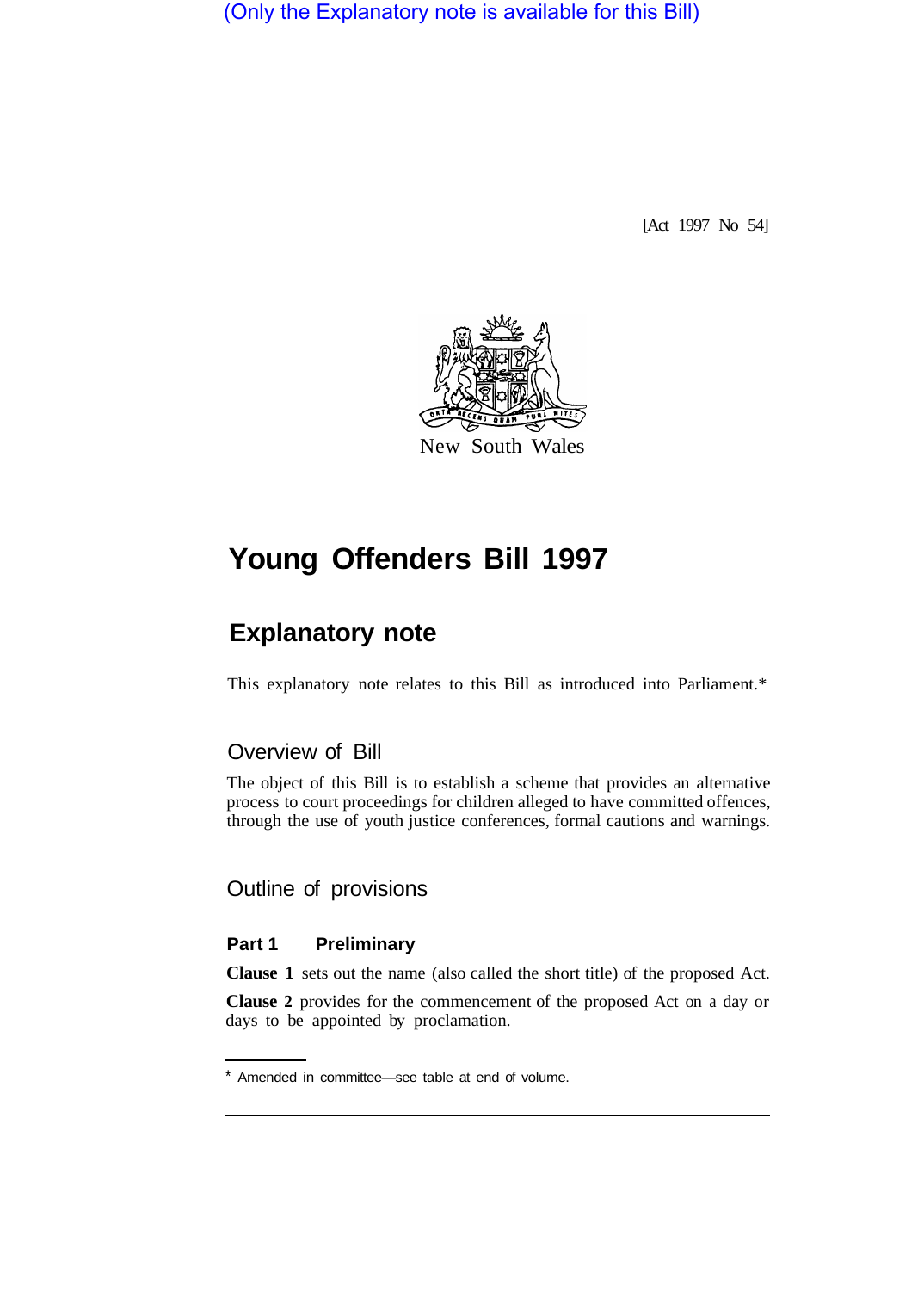Explanatory note

**Clause 3** sets out the objects of the proposed Act which are to establish a scheme that provides an alternative process to court proceedings for children alleged to have committed offences, through the use of youth justice conferences, formal cautions and warnings and to provide an efficient and direct response to the commission of certain offences by children.

**Clause 4** defines certain words and expressions used in the proposed Act.

**Clause 5** defines *victim* to mean a person who suffers harm as a direct result of an act committed, or apparently committed, by a child in the course of an offence. The harm covered includes physical harm and harm to property.

**Clause 6** makes it clear that notes in the text do not form part of the proposed Act.

## **Part 2 General principles of scheme**

**Clause 7** sets out the general principles that are to guide the operation of the proposed Act and persons exercising functions under the proposed Act. They include the principle that the least restrictive form of sanctions are to be applied against a child who is alleged to have committed an offence and that criminal proceedings are not to be instituted against a child if there is an alternative and appropriate means of dealing with a matter.

**Clause 8** sets out the offences to be covered by the proposed Act. The offences to be covered will be summary offences and certain indictable offences that may be dealt with summarily. It will not cover offences that are not investigated by an investigating official within the meaning of the proposed Act or in certain other circumstances.

**Clause 9** sets out the procedures under the scheme. An investigating official dealing with a child who is alleged to have committed an offence covered by the proposed Act must consider whether the matter is to be dealt with by warning, caution or youth justice conference before commencing criminal proceedings.

**Clause 10** requires any admissions made for the purposes of the proposed Act, if possible, to be in the presence of a person responsible for the child, an adult present with the consent of a person responsible for the child, an adult chosen by the child (over age 16) or a legal practitioner chosen by the child.

**Clause 11** makes it clear that the proposed Act does not affect any jurisdiction of the Children's Court or limit the requirements of any law relating to evidence.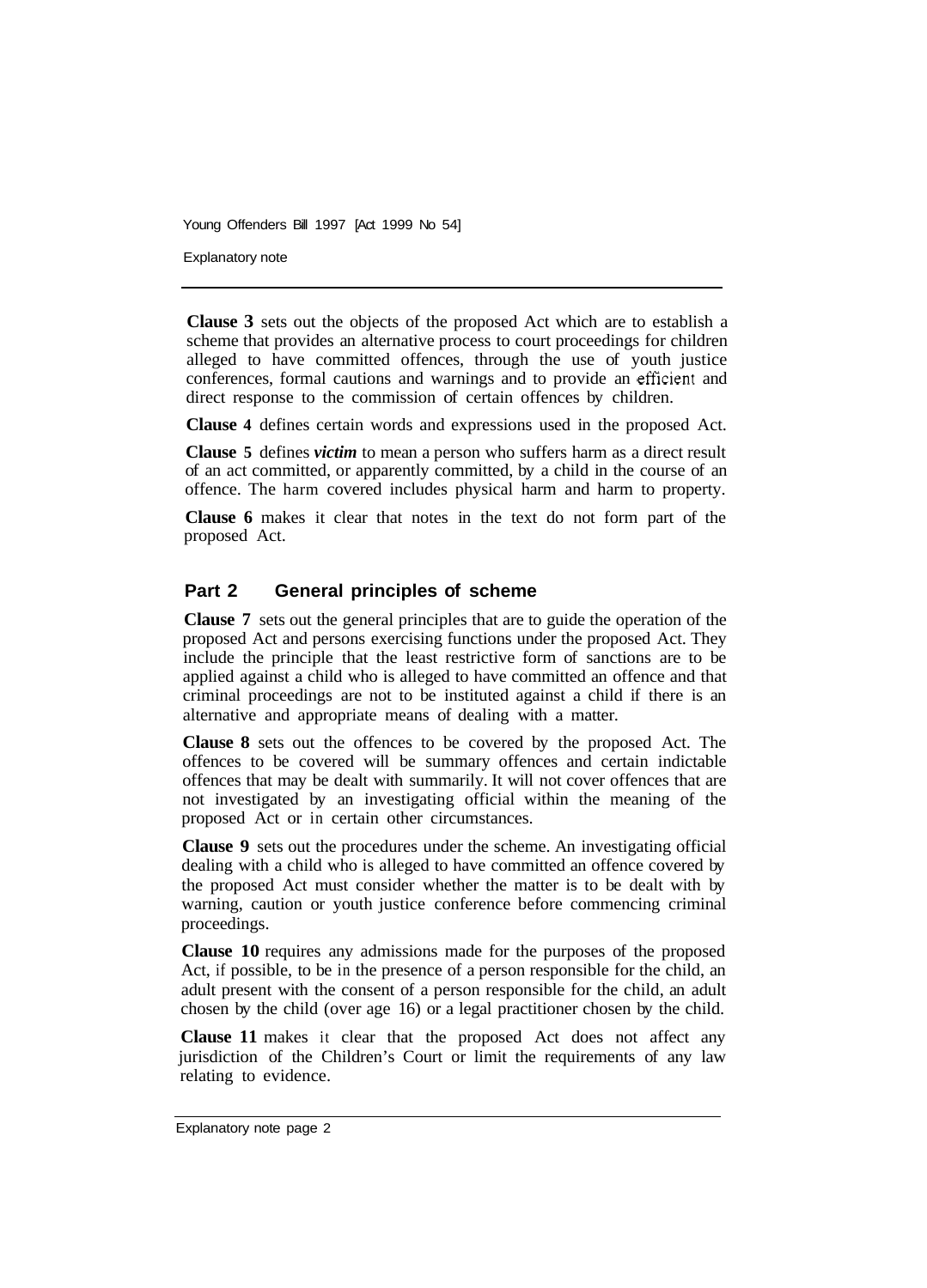Explanatory note

**Clause 12** makes it clear that the proposed Act does not affect other functions relating to methods of dealing with offences not covered by the proposed Act.

## **Part 3 Warnings**

**Clause 13** states that warnings may be given for summary offences covered by the proposed Act but not for any prescribed offence.

**Clause 14** confers on a child who has committed an offence for which a warning may be given an entitlement to be given a warning. However, this is to be subject to the circumstances not involving violence and any opinion of the investigating official that it is not in the interests of justice for the matter to be dealt with by warning. A child may be given a warning even though the child has previously committed offences.

**Clause 15** provides that warnings may be given at any place and to more than one child at the same time.

**Clause 16** requires an investigating official to take steps to ensure that a child understands the purpose, nature and effect of the warning.

**Clause 17** requires an investigating official to record the fact that a warning has been given but not the name of the child warned.

## **Part 4 Cautions**

**Clause 18** states that cautions may be given for offences covered by the proposed Act, other than offences prescribed by the regulations.

**Clause 19** sets out the conditions for giving a caution against further offending. They are that the child admits the offence, that the child consents to the giving of the caution and that the child is entitled to be given the caution.

**Clause 20** confers on a child who has committed an offence for which a warning may not be given an entitlement to be given a caution. However, this is to be subject to any opinion of the investigating official that it is not in the interests of justice for the matter to be dealt with by warning. In forming such an opinion, the investigating official is to consider the seriousness of the offence, the degree of violence involved, the harm caused to the victim and any previous offences committed by the child and may consider any other matters. If the investigating official is concerned about harm caused to the victim even though other serious factors are not involved, the investigating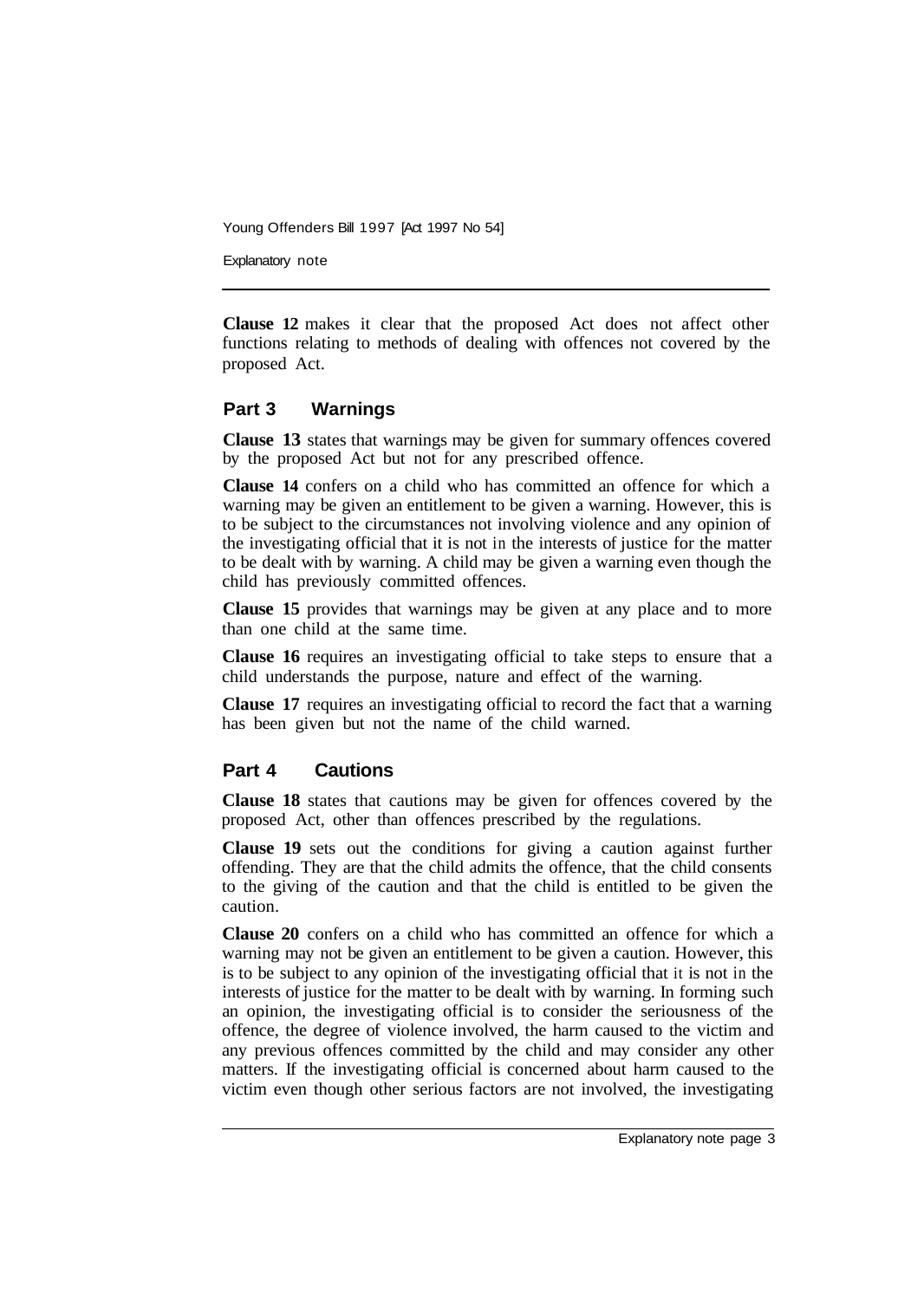Explanatory note

official may refer the matter to a specialist youth officer to decide whether the matter is an appropriate one for a caution. A child may be given a caution even though the child has previously committed offences or been dealt with under the proposed Act.

**Clause 21** requires an investigating official to arrange a caution if the official determines that a matter should be dealt with by caution and to refer a matter to a specialist youth officer if the official determines that it is not in the interests of justice for a matter to be dealt with by way of a warning or caution.

**Clause 22** requires an investigating official to explain to the child certain matters relating to the offence, the child's right to obtain legal advice, the entitlement to have the matter dealt with by a court and the nature and effect of a caution. If possible, the explanation is to be in the presence of a person responsible for the child, an adult present with the consent of a person responsible for the child, an adult chosen by the child (over age 16) or a legal practitioner chosen by the child.

**Clause 23** enables the Director of Public Prosecutions to refer children for cautions.

**Clause 24** requires a written caution notice to be given to a child before the caution is given.

**Clause 25** provides that a child may decide not to proceed with a caution and may elect to have a matter dealt with by a court. It also enables an investigating official to decide to proceed by court rather than by caution at any time before the caution is given.

**Clause 26** requires cautions, if practicable, to be given not less than 10 days, and not more than 21 days, after notice is given of the caution. A caution must generally be given at a police station.

**Clause 27** enables cautions to be given by police officers or specialist youth officers authorised by the Commissioner of Police. Any such authorised person may, if the person thinks it appropriate, arrange for a caution to be given by a respected member of the community.

**Clause 28** sets out the persons who may be present when a caution is given. They include a person responsible for the child, members of the child's family or extended family, an adult chosen by the child, a respected member of the community, interpreters and other skilled persons in the case of a child who has a communication or cognitive disability or is subject to a probation or a community service order.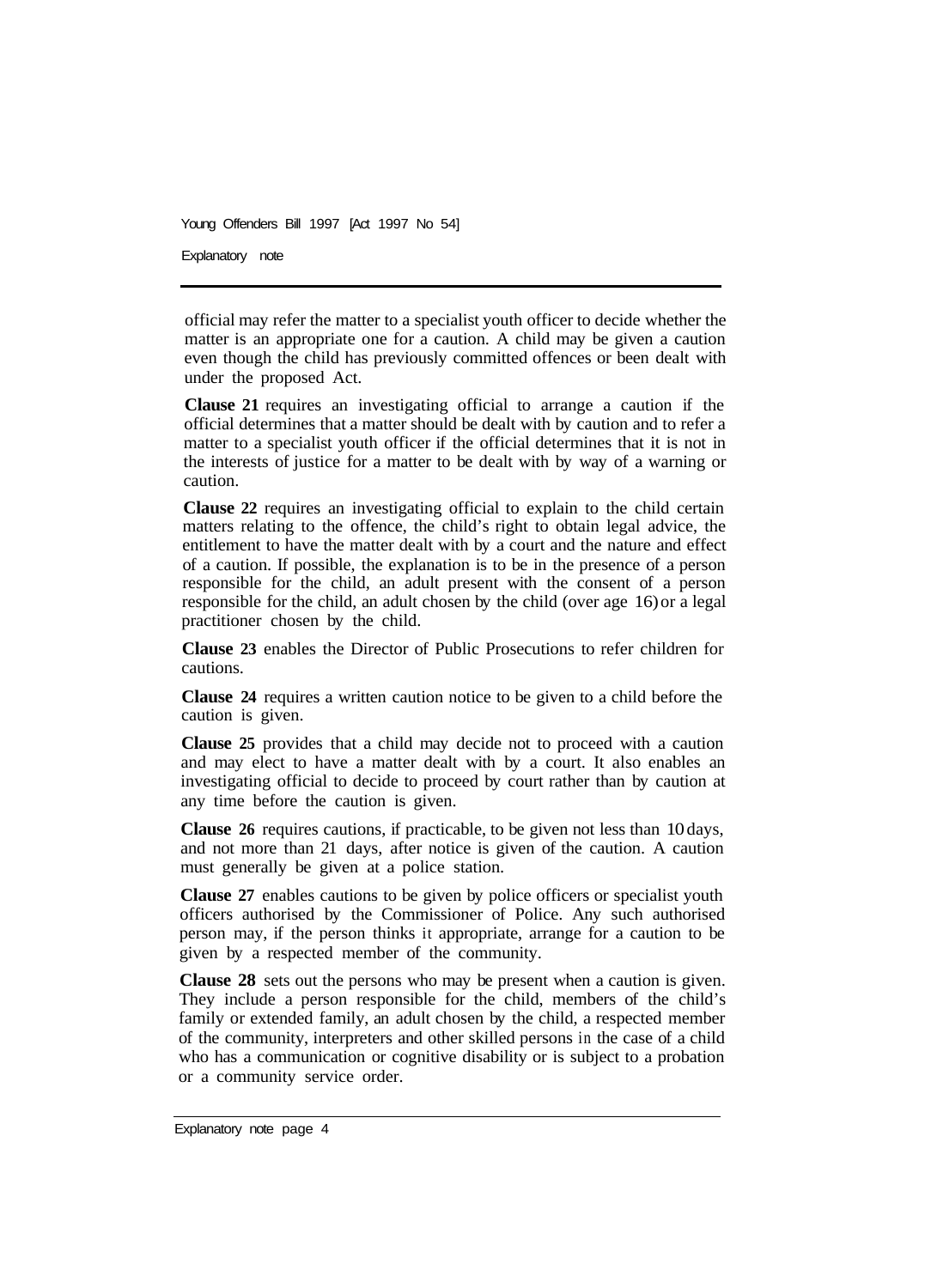Explanatory note

**Clause 29** sets out conditions for giving cautions, including requirements that the person giving the caution must take steps to ensure that the child understands the purpose, nature and effect of the caution, the requirement to have the assistance of appropriately skilled persons where needed and the requirement to ensure, if possible, that a person responsible for the child or an adult chosen by the child is present. The person giving the caution may request the child to provide an apology to any victim but must not impose any other conditions on a caution.

**Clause 30** provides that a caution notice must be given to a child who has been cautioned.

**Clause 31** enables courts to give cautions if the offence is one for which a caution may be given under the proposed Part.

**Clause 32** prohibits further criminal proceedings from being taken against a child in respect of an offence for which a caution has been given or an offence for which proceedings could not have been taken on a conviction of the child.

**Clause 33** requires records to be kept of cautions.

#### **Part 5 Youth justice conferences**

#### **Division 1 Preliminary**

**Clause 34** sets out the principles and purposes of youth Justice conferences. The principles require measures and sanctions taken or imposed by conferences to promote acceptance by children of responsibility for offences and, among other things, to take the least restrictive form that is appropriate in the circumstances. The rights of victims are also to be enhanced. The purpose of a conference is to make decisions and recommendations about, and to determine outcome plans in respect of, children who commit offences. Participants at conferences are to take into account the need to hold children accountable for their behaviour, the need to encourage the acceptance of responsibility, the need to make reparation to victims and the needs of the children.

**Clause 35** states that conferences may be held for offences covered by the proposed Act, other than offences prescribed by the regulations.

**Clause 36** sets out the conditions for holding a conference. They are that the offence is one for which a conference may be held, that the child admits the offence, that the child consents to the conference and that the child is entitled to be the subject of a conference.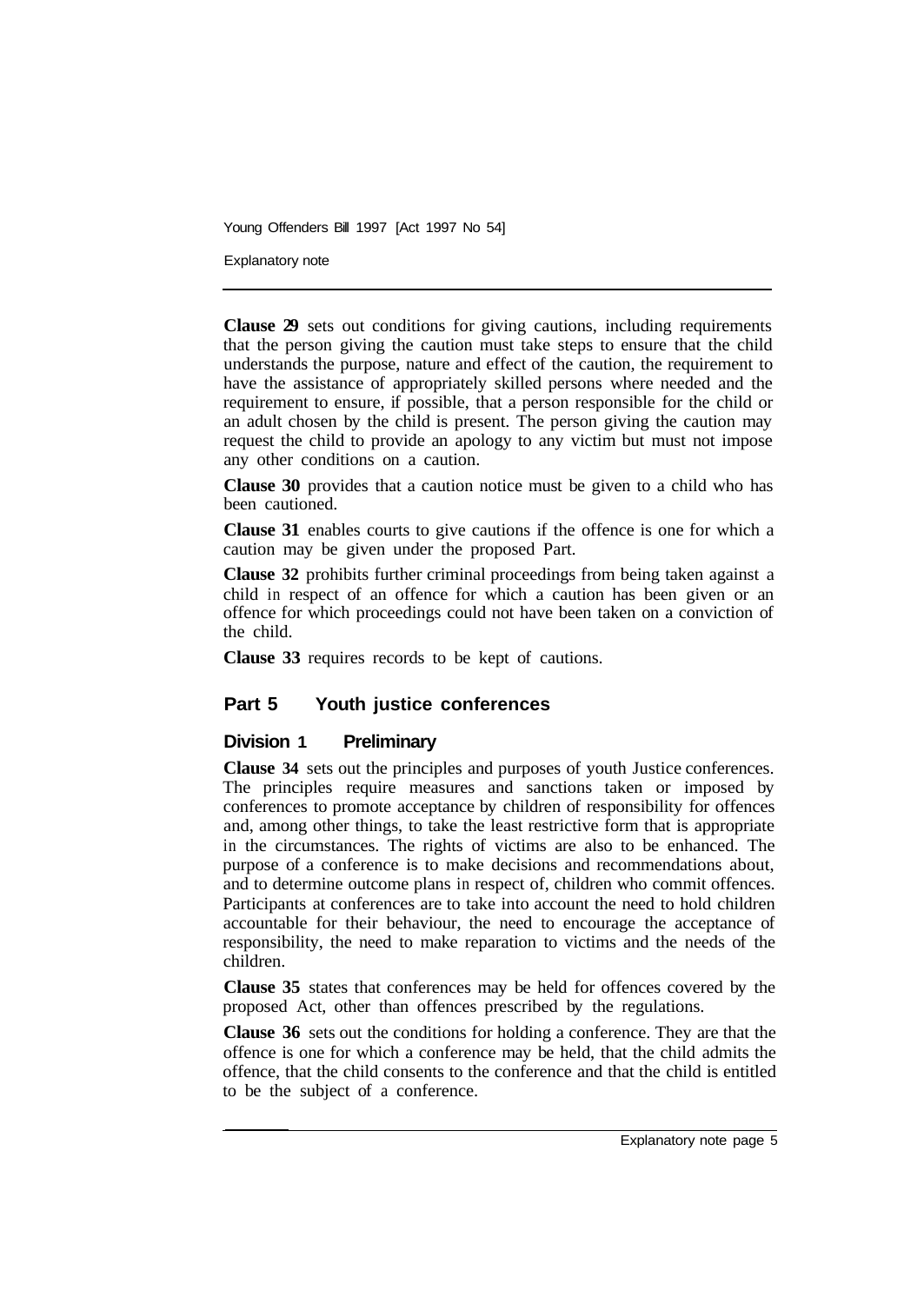Explanatory note

**Clause 37** confers on a child who has committed an offence an entitlement to be dealt with by holding a conference. However, this is to be subject to any opinion of the investigating official that it is not in the interests of justice for the matter to be dealt with by conference. In forming such an opinion, the investigating official must consider the seriousness of the offence, the degree of violence involved, the harm caused to any victim and any previous offences committed by the child and may consider any other matters. A child may be given a warning even though the child has previously committed offences or been dealt with under the proposed Act.

**Clause 38** provides for a specialist youth officer to refer a matter to a conference administrator if the officer determines that a conference should be held. If the specialist youth officer determines that the matter may be dealt with by warning or a caution, the officer is to make the appropriate arrangements. If the specialist youth officer determines that the matter should be dealt with by commencing proceedings, the officer must refer the matter to the investigating official or appropriate authority.

**Clause 39** requires a specialist youth officer to explain to the child certain matters relating to the offence, the child's right to obtain legal advice, the entitlement to have the matter dealt with by a court and the nature and effect of a conference. If possible, the explanation is to be in the presence of a person responsible for the child, an adult present with the consent of a person responsible for the child, an adult chosen by the child (over age 16) or a legal practitioner chosen by the child.

**Clause 40** enables a court or the Director of Public Prosecutions to refer matters to conference administrators for conferences. The matters must relate to offences for which conferences may be held and the children concerned must admit the relevant offences and consent to the conference being held.

**Clause 41** enables a conference administrator to consult with a specialist youth officer as to whether a matter should be dealt with by caution or conference. If they fail to agree, the Director of Public Prosecutions is to determine how the matter is to be dealt with.

## **Division 2 Conferences**

**Clause 42** requires a conference administrator to appoint a conference convenor when a matter is referred for a conference.

**Clause 43** requires a conference to be held not later than 21 days after a referral and not less than 10 days after notice is given to the child.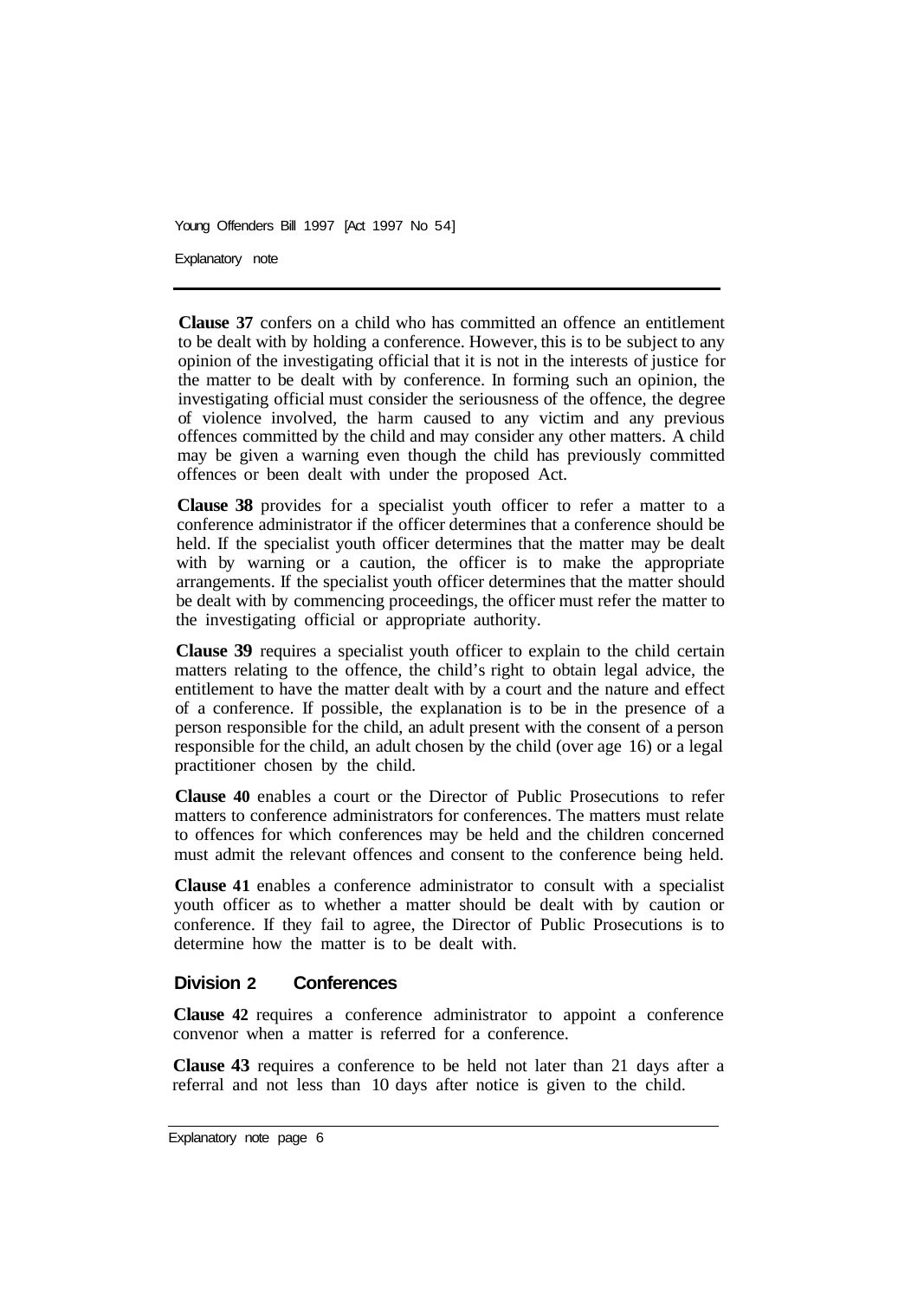Explanatory note

**Clause 44** provides that a child may decide not to proceed with a conference and may elect to have a matter dealt with by a court. It also enables a specialist youth officer, the Director of Public Prosecutions or a court to decide to proceed by court proceedings rather than by conference at any time before the conference is held.

**Clause 45** sets out the matters to be dealt with, and the steps to be taken, before a conference is held. They include setting a date, time and place for a conference, consulting with the person who referred the matter, the child, a person responsible for the child and any victim, giving written notice of the conference, providing information to those attending and obtaining the views of those unable to attend.

**Clause 46** provides that conferences may be held at an agreed place, other than a police station, court house or office of the Department of Juvenile Justice.

**Clause 47** sets out the persons who may be present when a conference is held. They include a person responsible for the child, members of the child's family or extended family, an adult chosen by the child, any victim or a representative of the victim, a support person for the victim, a respected member of the community, interpreters and other skilled persons in the case of a child who has a communication or cognitive disability or is subject to a probation or a community service order.

**Clause 48** sets out conditions for the conduct of a conference by a conference convenor. The conference is to be conducted in a way that best assists the reaching of an agreement about an outcome plan and participants may, subject to any guidelines prepared by the Director-General of Juvenile Justice, regulate the procedure as they think fit. The convenor may exclude a person (other than the child or any victim) if the convenor feels that the presence of that person may frustrate the purpose or conduct of a conference. No recommendations can be made by a conference if the participants cannot determine whether the child admits the offence. Conferences may be adjourned and are, if practicable, to be finished not later than 7 days after they first start.

**Clause 49** enables the Director-General to prepare written guidelines for the conduct of conferences and requires conference convenors to conduct conferences in accordance with them.

**Clause 50** entitles a child to be advised, but not represented, by a legal practitioner at a conference. However, legal representation may be permitted by the conference convenor.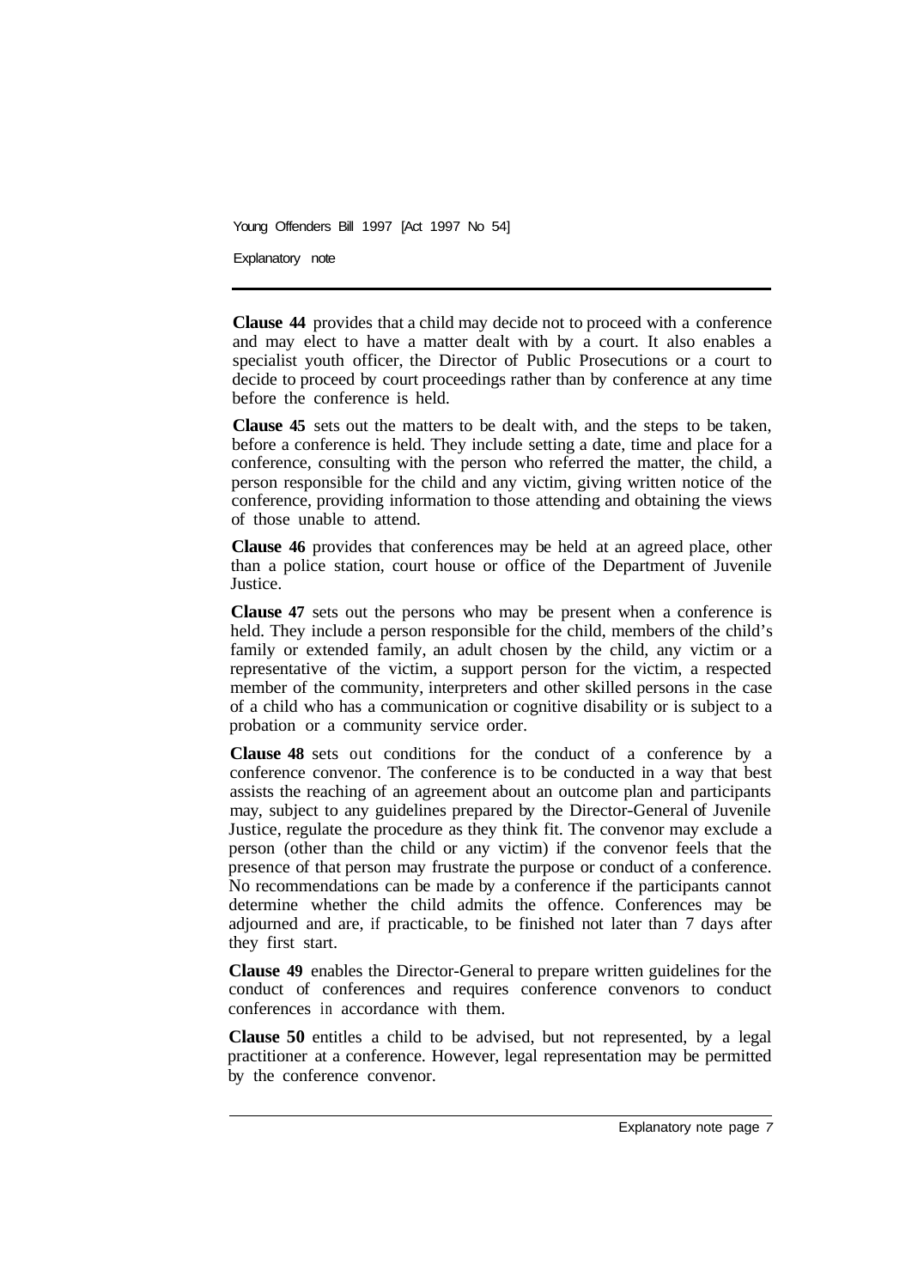Explanatory note

**Clause 51** provides that a matter must be referred back to the person or body that referred it for a conference if a child fails, without reasonable cause, to attend a conference.

**Clause 52** enables participants to agree to make suck recommendations or decisions as they think fit, but only if the child and the victim (if personally present) agree. An outcome plan is, if possible, to be agreed by consensus. The kinds of matters that may be contained in an outcome plan include a requirement for an apology, the making of reparation to any victim or the community, participation by the child in an appropriate program and actions to reintegrate the child into the community. The proposed section also sets out limitations on outcome plans.

**Clause 53** requires a conference convenor to refer a matter back to the person who referred the matter for a conference if the conference is unable to agree on an outcome plan. Proceedings may be commenced or continued against the child.

**Clause 54** requires an outcome plan to be sent back to a court if the matter was referred for a conference by the court. The court may approve the plan or, if it does not, may continue the proceedings.

**Clause 55** enables conferences to be reconvened at the request of more than one participant for the purpose of reconsidering any aspect of the outcome plan. An outcome plan may be varied or replaced at a reconvened conference.

**Clause 56** confers on conference administrators the function of supervising and monitoring the implementation of outcome plans and requires written notice to be given as to whether or not outcome plans have been satisfactorily completed by the child.

**Clause 57** provides for notice that an outcome plan has not been satisfactorily completed to be accompanied by reports and recommendations by the conference convenor.

**Clause 58** prohibits further criminal proceedings from being taken against a child who has satisfactorily completed an outcome plan.

**Clause 59** requires records to be kept of conferences.

#### **Division 3 Co-ordination of conferences**

**Clause 60** provides for the appointment of conference convenors.

**Clause 61** provides for the appointment of conference administrators.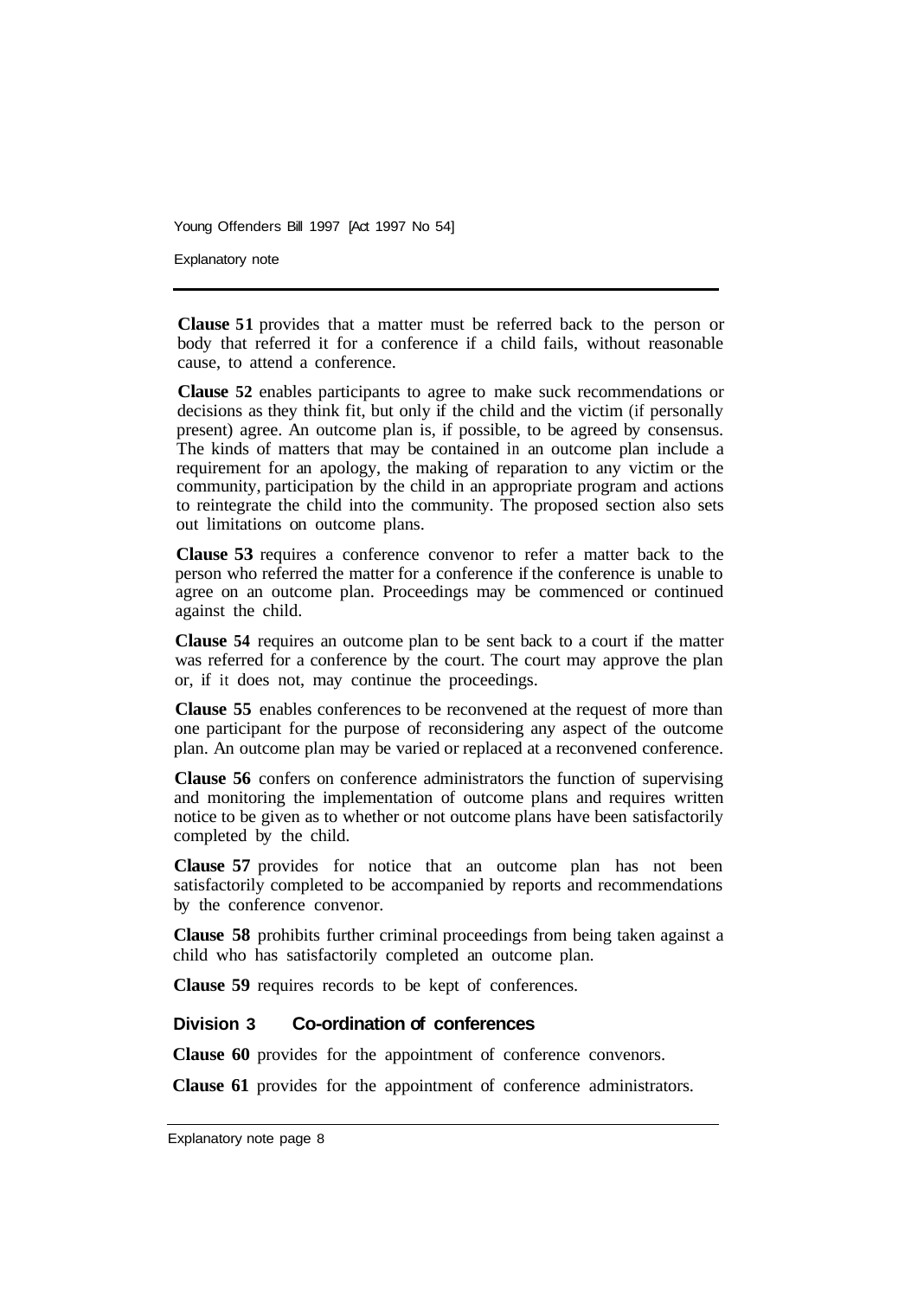Explanatory note

#### **Part 6 Miscellaneous**

**Clause 62** provides that the proposed Act binds the Crown.

**Clause 63** provides that proceedings for offences under the proposed Act or regulations are to be dealt with summarily before a Local Court constituted by a Magistrate sitting alone.

**Clause 64** provides for the commencement or continuation of proceedings against a child when a decision is made not to give a caution or hold a conference or when a child elects not to proceed with a caution or conference or fails to attend a conference or fails to satisfactorily complete an outcome plan or a conference fails to reach an agreement.

**Clause 65** makes it an offence to publish or broadcast the name of any child dealt with under the proposed Act, or any information tending to identify the child. The maximum penalty for the offence is to be \$50,000 for a corporation or \$5,000 for an individual.

**Clause 66** prohibits the disclosure of information acquired, or records made, under the proposed Act, except to a child, a person responsible for a child or a legal adviser of the child, or for the purpose of determining whether to take action under the proposed Act or to a court for the purpose of making a decision concerning sentencing. The maximum penalty for the offence is to be \$50,000 for a corporation or \$5,000 for an individual.

**Clause 67** prevents statements, confessions or information made or given by a child during a warning, caution or conference from being admissible as evidence against the child in criminal proceedings.

**Clause 68** makes it clear that a person need not disclose, for the purposes of revealing the person's criminal history, that the person has received a warning or caution, or has been dealt with by a conference, under the proposed Act.

**Clause 69** makes it clear that an investigating official may act on information obtained during the course of a warning, caution or conference in relation to offences other than offences the subject of the warning, caution or conference.

**Clause 70** sets out how notices under the proposed Act may be given.

**Clause 71** provides that the Director-General, a conference administrator, a conference convenor or a person acting under their direction, are not personally liable for matters or things done in good faith for the purpose of executing the proposed Act or any other Act. The proposed section also excludes such persons for being liable for an offence relating to disclosure of information about crimes.